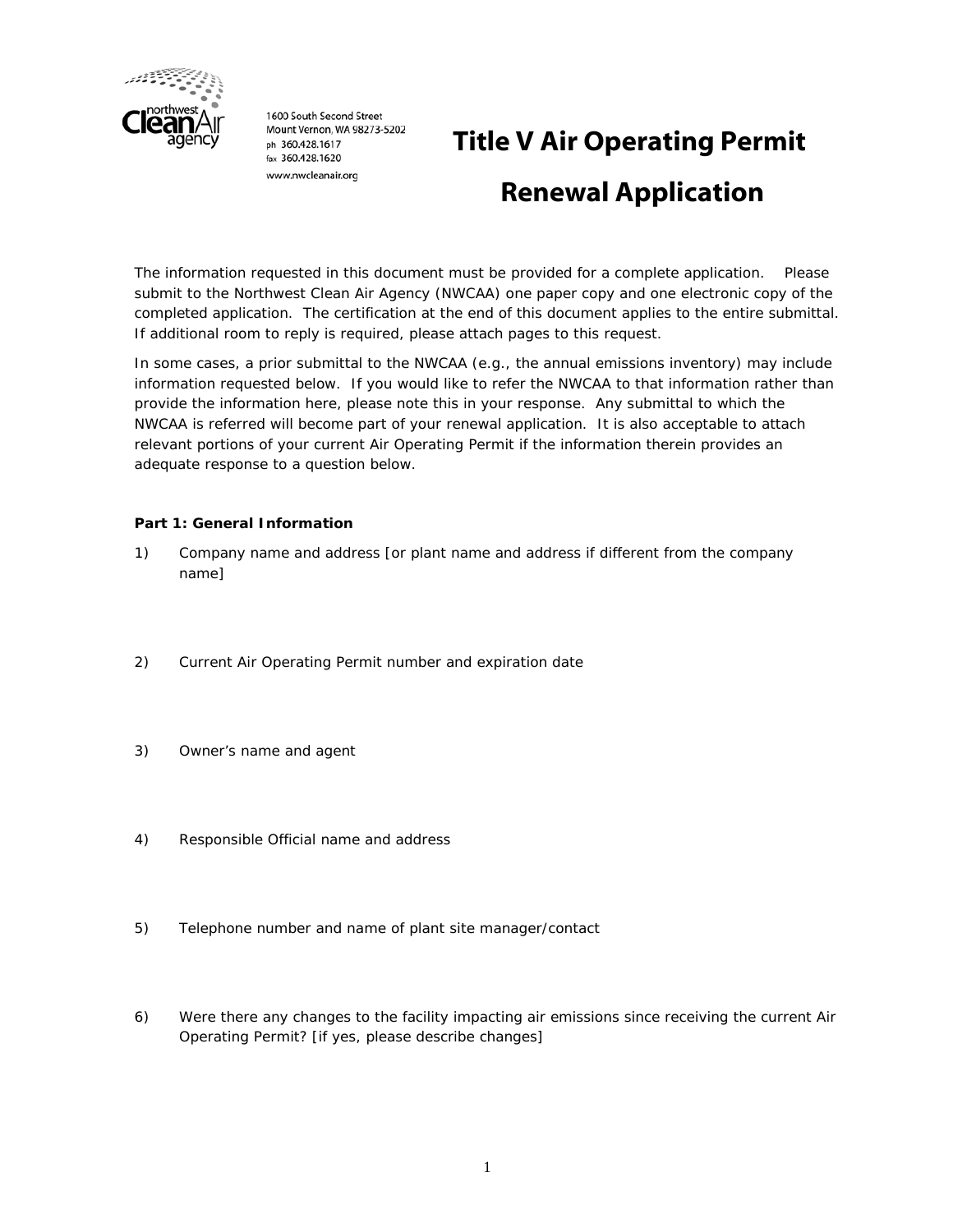#### **Part 2: Process and Emissions Information**

- 7) Will there be any changes to the operating scenario(s) identified in the current AOP?
- 8) Provide a description of process and products by Standard Industrial Classification (SIC) Code. Please list the applicable SIC Code. Please repeat the list of processes and products for each alternative operating scenario.
- 9) Please list any and all pollutants that would cause the facility to be classified as a "major source" as defined in WAC 173-401.
- 10) Please identify and describe all points of emissions at the facility except those that qualify as insignificant emission units or activities as defined in WAC 173-401-530. Are these emissions units correctly identified and defined in the current AOP? If not, please note the requested changes below.
- 11) Please list and quantify all emissions of regulated air pollutants from the emission points identified in item 10 above. Please include calculations. If the most recent annual emissions inventory accurately describes these emissions, it is not necessary to repeat the same information here. Please refer the NWAPA to the most recent annual emissions inventory.
- 12) List the fuels used and their respective usage rates at design capacity for the emission points identified in item 10 above.
- 13) List the raw materials used and their respective usage rates at design capacity for the emission points identified in item 10 above.
- 14) List the production rate at design capacity for the emission points identified in item 10 above.
- 15) Identify the facility operating schedule (anticipated operating hours per day, days per week, weeks per year)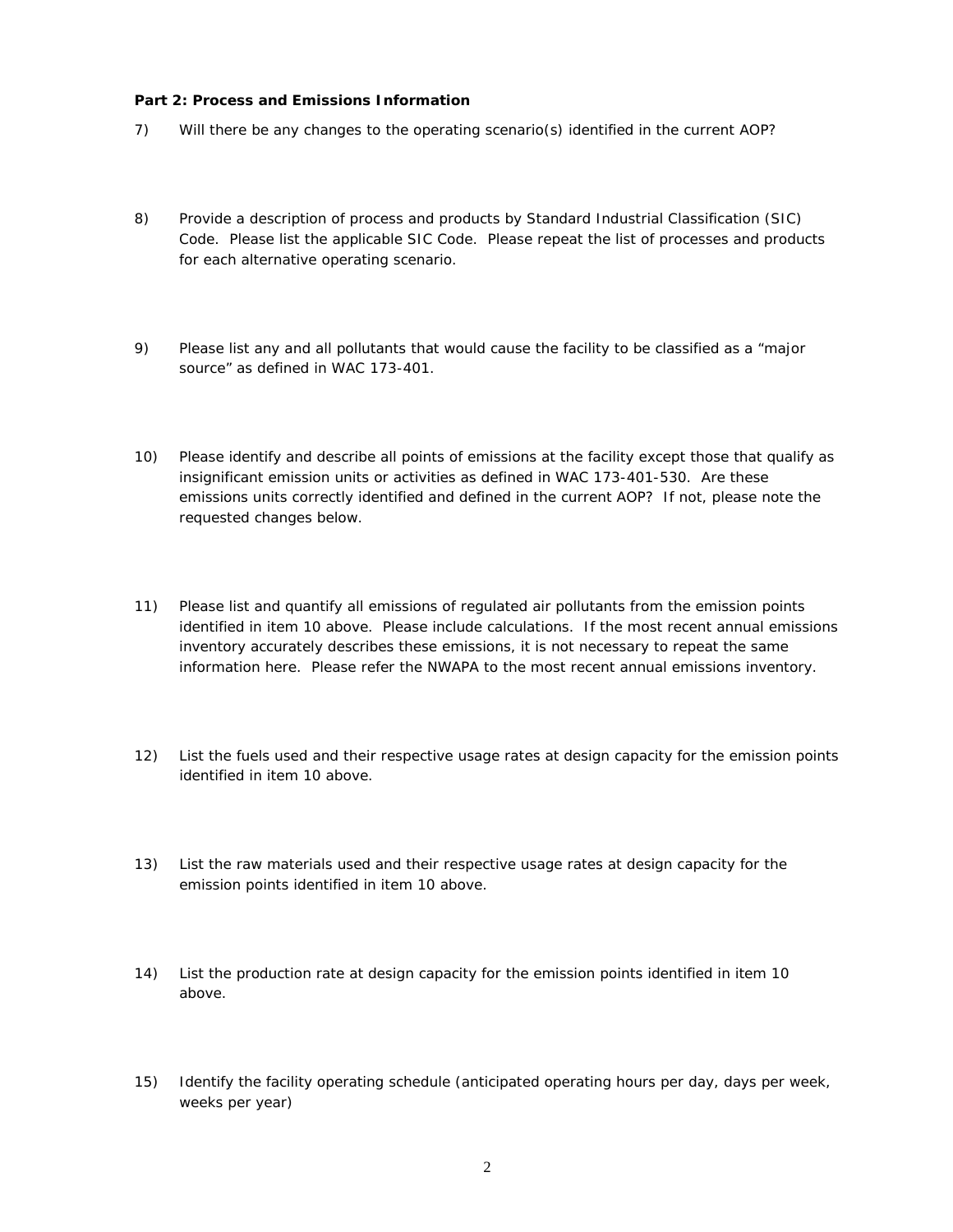- 16) Please identify all air pollution control equipment at the facility. Is this air pollution control equipment correctly identified and defined in the current AOP? If not, please provide information necessary to correct.
- 17) Please identify and describe all compliance monitoring devices or activities at the facility.
- 18) Identify any limitations on source operation that affect emissions of a regulated pollutant. Similarly, list any work practice standards that affect emissions of a regulated pollutant at this facility.

### **Part 3: Applicable Requirements**

- 19) Cite and describe all applicable requirements. An updated copy of the applicable requirements in the current AOP for the facility may be sufficient.
- 20) Please list any applicable test method(s) for determining compliance with each applicable requirement listed in item 19 above. An updated copy of the current AOP for the facility may be sufficient.
- 21) Does the applicant propose any exemptions from an otherwise applicable requirement? If so, please explain.
- 22) Does the CAM rule (40 CFR part 64) apply to any of the emissions units?
- 23) Does the accidental release prevention regulation (40 CFR part 68) apply to the facility?
- 24) Do the federal Acid Rain rules (40 CFR parts 72-78) apply to any of the emissions units?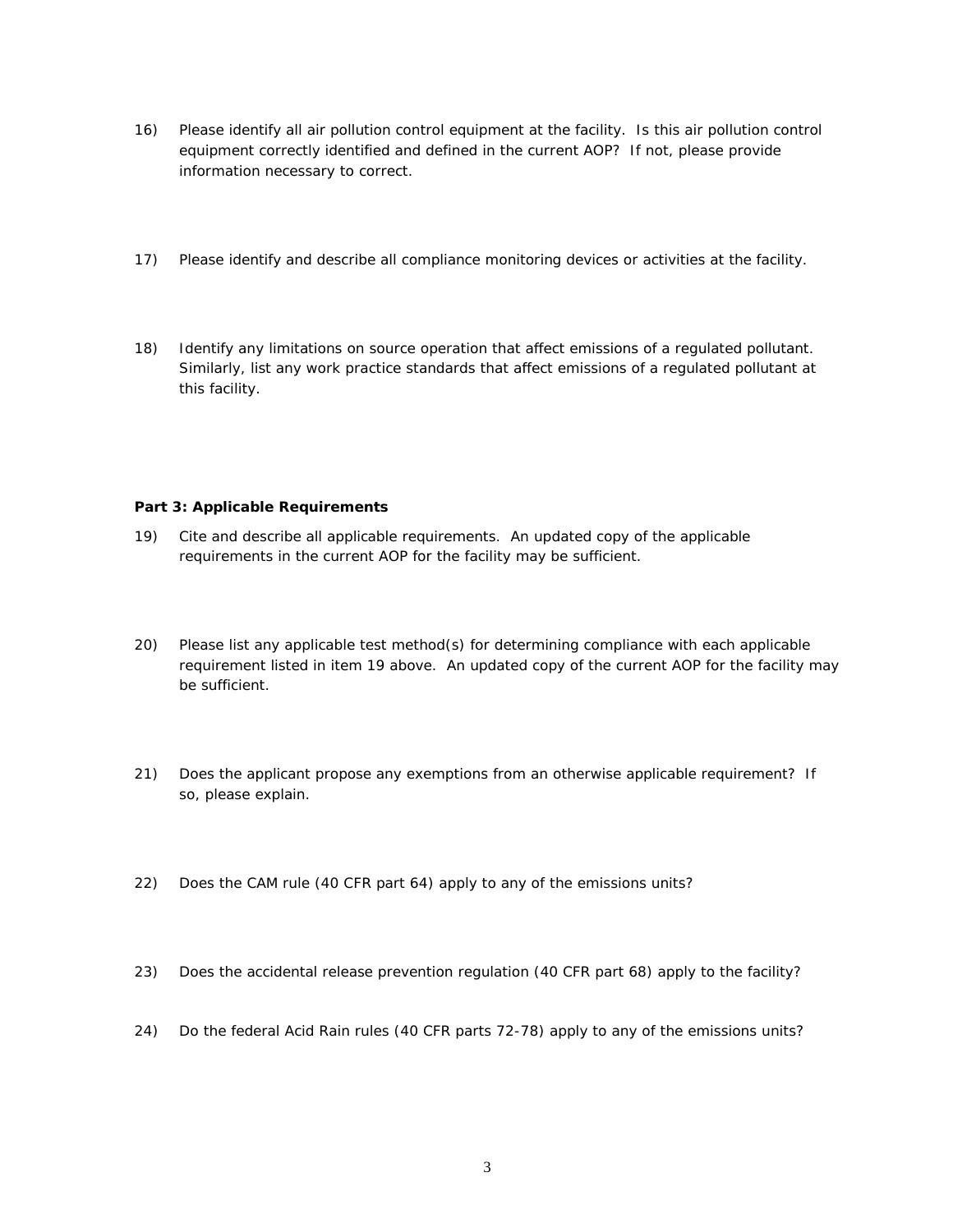- 25) Are there any requested changes to any condition in the current Air Operating Permit? [if yes, identify the condition, the requested change, and the reason]
- 26) If the applicant would like to request that the permit shield be extended to cover certain requirements that the applicant believes are inapplicable, please list those requirements, below. Please include a brief narrative description of each requirement and the basis for the belief that each is inapplicable.

#### **Part 4: Compliance Status and Certification**

- 27) Describe the compliance status of the facility with regard to all applicable requirements. Compliance status for each applicable requirement shall be described as "continuous" or "intermittent". Please include the method used for determining compliance. If an annual compliance certification has been recently submitted to the NWCAA, the applicant may reference this report. However, if the applicable requirements or compliance status have changed since that submittal, an updated submittal is required.
- 28) Provide the following:
	- a) For applicable requirements with which the source is in compliance, provide a statement that the source will continue to comply with such requirements;
	- b) For applicable requirements that become effective during the permit term, provide a statement that the source will meet such requirements on a timely basis;
	- c) For applicable requirements with which the source is not in compliance at the time of permit issuance, provide a narrative description and provide a schedule of compliance. Such a schedule shall include a schedule of remedial measures, including an enforceable sequence of actions with milestones, leading to compliance with any applicable requirements for which the source will be in noncompliance at the time of permit issuance. This compliance schedule shall resemble and be at least as stringent as that contained in any judicial consent decree or administrative order to which the source is subject. Any such schedule of compliance shall be supplemental to, and shall not sanction noncompliance with, the applicable requirements on which it is based;